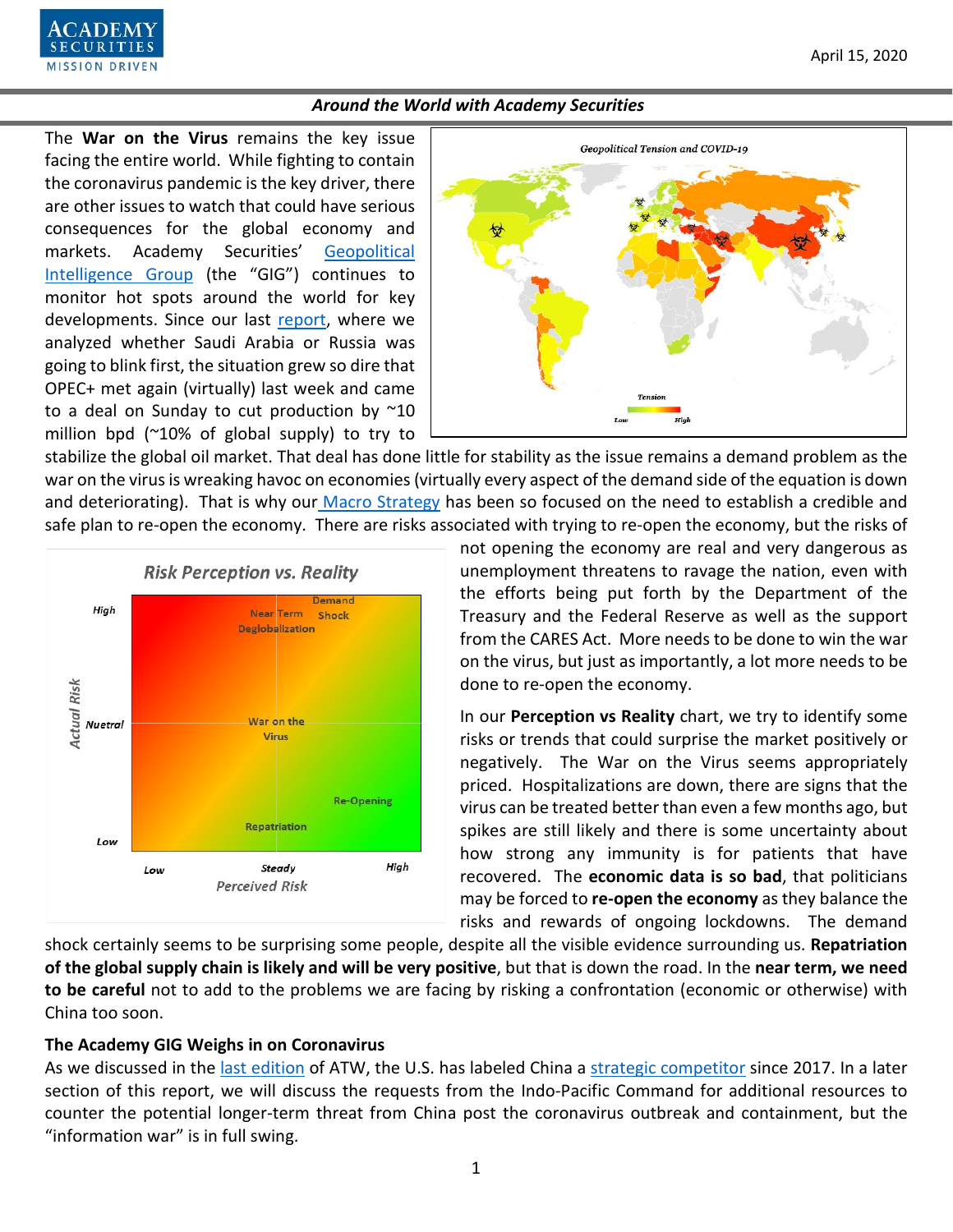

*"China's ongoing COVID-19 information campaign is crucial to reaching its goal of being the world's global leader. The Chinese Communist Party has set two objectives in their global information campaign. First, for the CCP to remain in control of the Chinese people, they must show their strength and success in this crisis. Second, China's objective to become the world's economic leader relies on the success of their Belt and Road initiative. Both objectives are at risk if the post-COVID-19 story ends up being written that China deceived the world by holding back vital information on the outbreak. China's strategic message is that their extraordinary actions bought precious time for stemming the global spread of the virus and their global response is providing lifesaving aid across the world where the U.S. is absent. China is now on a campaign to benefit from the pandemic and strengthen its competitive position with the U.S." General Robert Walsh*

*"COVID-19 has been an awakening to many as we begin to realize how reliant we have become on China, particularly with antibiotics / medicines - around 80% of the U.S. supply is made in China. In September 2019, Senator Marco Rubio discussed the threat posed by the Chinese government and the Communist Party, "So we must be absolutely clear as to what that means. If China becomes the world's dominant economic power, they will become the world's dominant military power. They will become the world's dominant financial power. They will become the world's dominant cultural power." Additionally, China's actions in the region continue to challenge our allies and partners as we push for a free and open Indo-Pacific." General KK Chinn*

*"I agreed with KK. We need to carefully position ourselves to limit the advantage China can gain during COVID-19, and we need to find a way to reverse the offshore supply chain trends of the last three decades. The jury is still out as to the genuineness of China's COVID-19 supply chain assistance. Let's hope they are indeed being helpful with protective and recovery equipment." General Mastin Robeson*

In addition to China, General Marks and General Robeson are concerned about NATO and the toll the virus is taking on key member nations. This will impact a variety of fronts, including Turkey, a key ally, which is turning to NATO for help regarding the humanitarian crisis on its border with Syria.

*"The coronavirus is crushing NATO nations in significant ways. For example, NATO nations Italy, Spain, and the UK, have the largest number of deaths attributed to the coronavirus (20,000+; 18,000+; 12,000+ respectively). The economic collapse has caused multiple NATO nations to establish debt repayment holidays, credit guarantees for companies, income subsidies for workers, and tax deferrals. These conditions are placing obvious pressures on the ability of NATO members to meet obligations. As we emerge from the crisis, normal spending levels within each nation will be significantly different. There will be investments in recovery and necessary preparation for future contingencies that were never budgeted for historically. More importantly, however, is the natural tendency for NATO members to prioritize their national recovery imperatives over collaboration within the construct of NATO. Emerging from this pandemic, NATO must sustain its viability, not allow it to wither. The mission set is long. Afghanistan remains unsolved. Russia pursues its strategy of weakening NATO's cohesion. Turkey is a wild card ally. It's unclear how Brexit will affect NATO's military command structure. The refugee flow from Turkey-Greece is not going anywhere except north and west into the central region. Now is the time for real leadership." General Spider Marks*

*"The flow of refugees may well be what breaks their economic back. Remember, we supported NATO's fight in Kosovo largely to stop the flow of refugees and the significant, adverse economic impact the Bosnia flow had and NATO's prediction that 1.5 million refugees out of Kosovo would be too much of an economic burden for them to handle. The present conditions are significantly worse." General Mastin Robeson*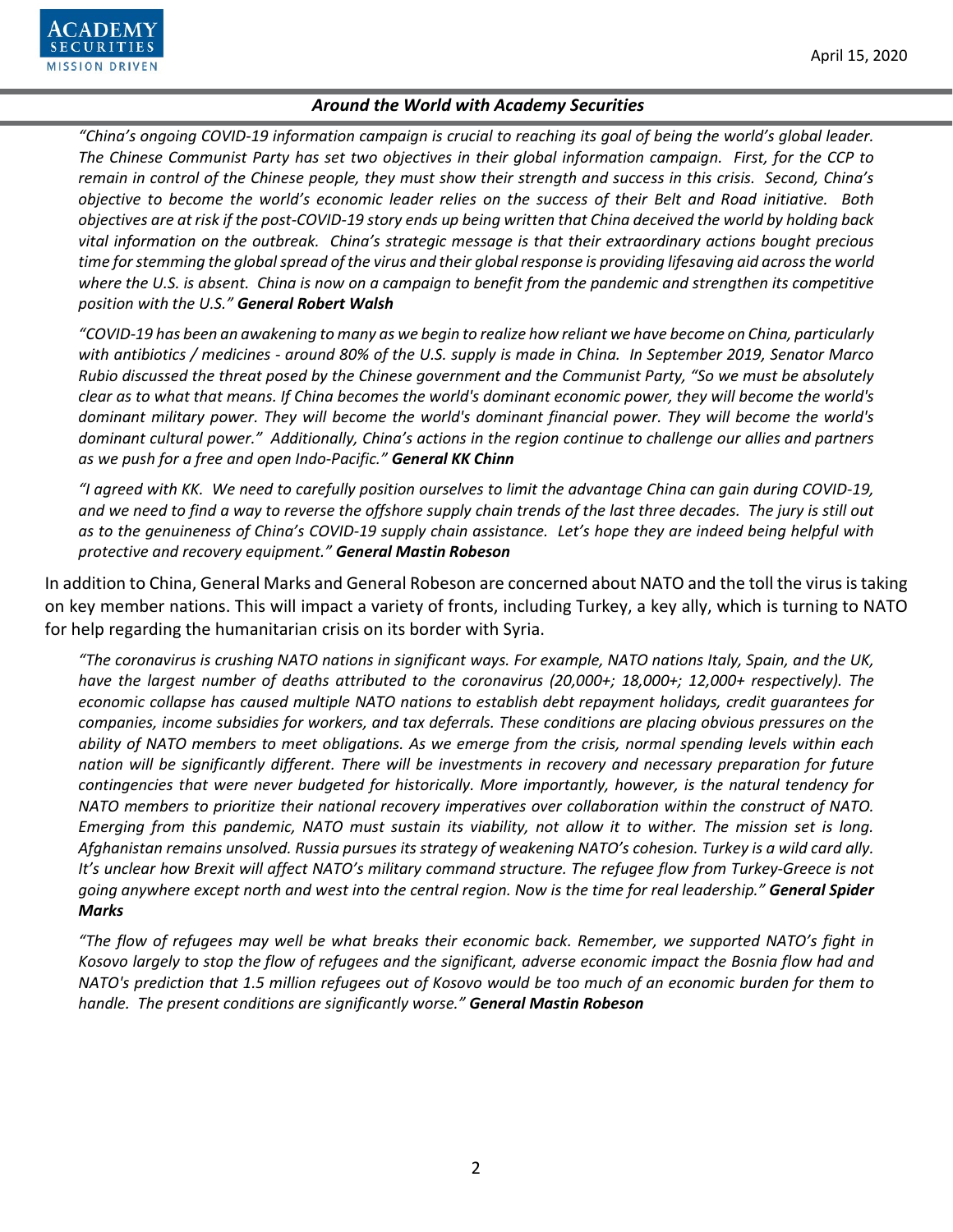

## **Front and Center – Oil Production Agreement**

As a follow up to our reporting on the oil price war between Russia and Saudi Arabia in our [previous edition](https://www.academysecurities.com/wordpress/wp-content/uploads/2020/03/Around-the-World-with-Academy-Securities-3-27-20.pdf) of ATW, it appears that the parties involved have both "blinked" with encouragement from the U.S. Over the weekend, a deal was made for the largest production cuts in history, 9.7 million bpd, which is  $\approx$ 10% of global supply. Of note is that while this is 2x the cut made during the 2008 financial crisis, the cut may have to grow even larger to offset the massive reduction in global demand. The rapid decline in the price of oil as a result of the breakdown in OPEC+ talks March  $6<sup>th</sup>$ , which was also accelerated by the global slowdown due to the coronavirus



pandemic, clearly had a worse than anticipated effect on both Russia and Saudi Arabia. With Saudi Arabia burning through its cash reserves set aside for the Vision 2030 fund and Russia underestimating the true impact of the Saudi response (25% increase in production), it became imperative on both parties to come to an agreement quickly.

*"The lost revenue and pain from dropping oil demand resulting from the COVID-19 pandemic forced Saudi Arabia and Russia back to the negotiating table last week. The OPEC+ group led by Saudi Arabia and Russia agreed to cut oil production by ~10 million bpd. Reports said the final deal needed President Trump's intervention with Saudi Arabia and Mexico on Sunday to get the deal across the line. This would have been an unthinkable amount several months ago, but the situation has changed. Some sources estimate that worldwide oil demand has decreased by as much as 30 million bpd. The cuts are expected to remain at some level through April 2022. They will do little to solve the oil glut resulting from the virus in the near term. One of Putin's original objectives was to cripple the U.S. shale oil industry by refusing to meet Saudi Arabia's proposed production reduction. That went out the window with the worldwide reduced consumption due to the virus. However, unexpected low prices of crude oil could end up meeting Putin's goal in the long run with the U.S. being eliminated from its recently attained status as the world's leading net oil exporter. Oil is again becoming a major player in global power." General Robert Walsh*

*"What began as a power competition has been impacted by supply and demand. I believe the parties involved will look for a compromise that seeks to lessen the impact that the decline in demand is having on oil production and pricing. However, I do not see oil prices going back up until after COVID-19." General Mastin Robeson*

# **Libya Update – GNA Makes Progress Against the LNA**

As we reported in the Vying for Influence in Libya [SITREP](https://www.academysecurities.com/vying-for-influence-in-libya/) and the January 31 edition of [ATW,](https://www.academysecurities.com/wordpress/wp-content/uploads/2020/01/Around-the-World-with-Academy-Securities-1.31.20.pdf) our GIG has been focused on monitoring the impact of Russian intervention in the civil war. As Russia, UAE, and Egypt have backed former Libyan General Haftar(LNA) in his fight against the UN recognized GNA (supported by Turkey), it has become clear that the winners will have control over shaping the future of Libya and its vast energy resources. This week, the GNA captured several strategically located towns outside of Tripoli previously held by Haftar's forces. Our team will continue to monitor this situation for additional signs that the tide may be shifting, which will further upset Russia, which clearly wants a seat at the table.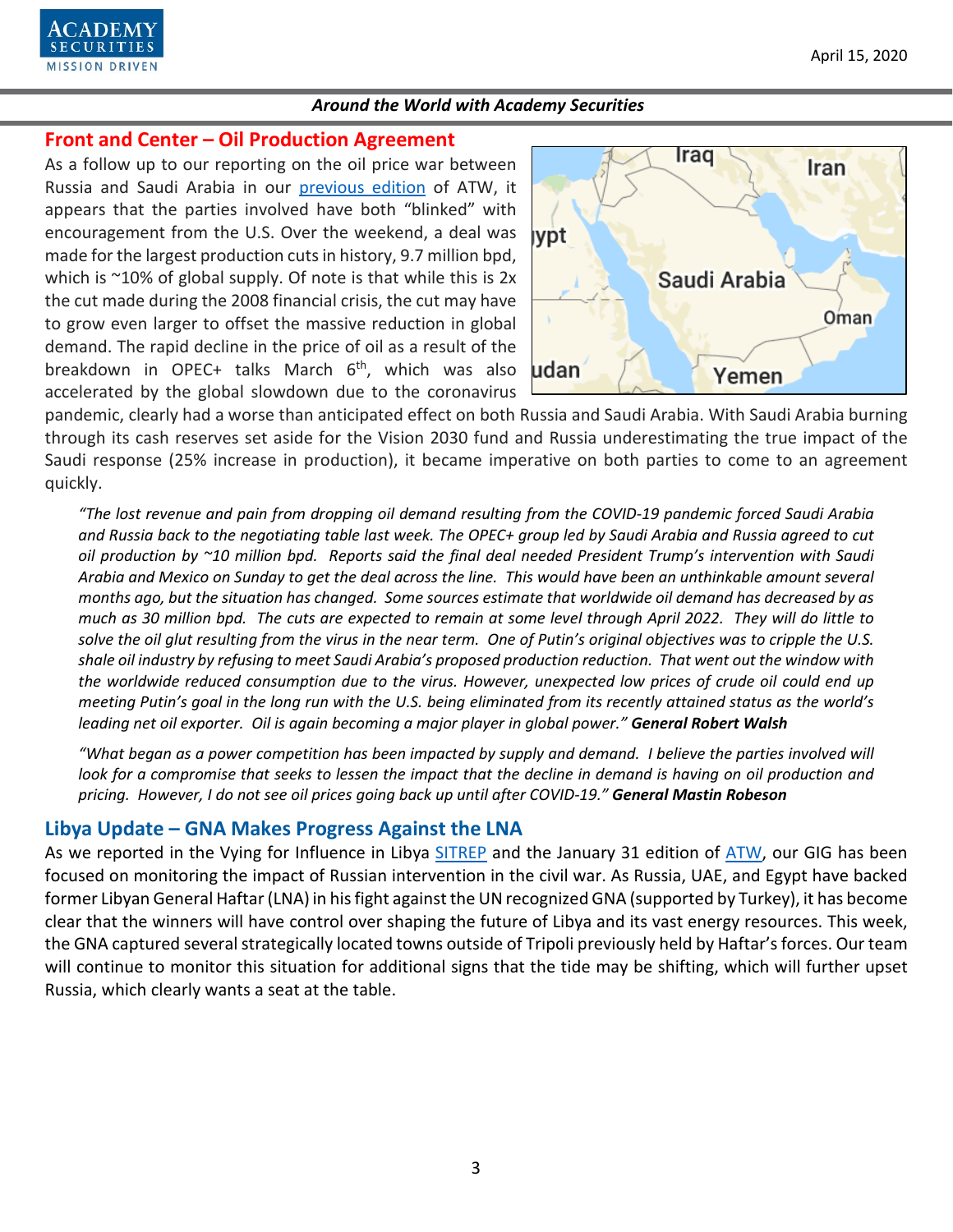

## **Iran's Continued Efforts in Iraq**

On April 6, several rockets fell near Halliburton's facilities in southern Iraq. Though no casualties were reported, the U.S continues to see attacks from Iranian proxy forces even while Iran is trying to contain the coronavirus outbreak (Orbital Insight continues to monitor the lockdowns and activity for evidence of the extent, which is likely worse than reported). Earlier in March, a rocket attack by Kataib Hezbollah claimed the lives of two Americans and one British service member. Iran will



continue its proxy campaign across the region and strike U.S. interests at will, especially if it moves Iran towards its stated goal of a complete withdrawal of U.S. forces from Iraq.

*"New U.S. air defense systems are finally in place in Iraq to defend U.S. forces after the Iranian missile launches against U.S. troops at al-Asad air base in January and other rocket attacks on U.S. forces by Iranian-backed militia since then. The deployments took an extraordinary long time because of the Iraqi government's slowness to approve them due to ongoing tension between Iraq and the U.S. However, the deployments can be looked at as a win for the U.S. in its struggle for influence with the Iraqi government over Iran. On the other hand, the recent U.S. redeployment of troops from four bases and consolidating them onto a much smaller base footprint is being viewed by Iran as a step towards achieving their objective of forcing U.S. forces out of Iraq. The struggle for influence continues as Iraq appointed its third Prime Minister designate after its second designee, Adnan al-Zurfi, was replaced. This significant event occurred after Iran's Quds Force leader visited Iraq reportedly saying Iran did not support al-Zurfi as Prime Minister and considered him a U.S. designee. The new designee, Mustafa al-Kadhimi, is Iraq's former head of intelligence. Iraqi intelligence has been significantly influenced by Iran in the past. The struggle for Iranian and U.S. influence in Iraq is a long game. Iran has many chess pieces on the board." General Robert Walsh*

### **U.S. Indo-Pacific Command Request for Funding to Counter Chinese Expansion**

As the U.S. looks beyond the pandemic, it will continue to position itself for an expansionist China. With its focus on Iraq and Afghanistan over the past 20 years, now is the time to build strategic alliances in the Indo-Pacific region and deploy additional technology that will help defend against the next generation of Chinese weapons. Areas such as intelligence fusion centers, missile defense, advanced radars, and even longer-range land-based cruise missiles have been discussed as the Pacific theater commanders continue to evaluate their needs for the years to come.

*"We are seeing continued global tension between our military combatant commanders. Earlier there were moves by the Administration to follow its National Security Strategy and National Military Strategy and move more resources away from the Middle East and towards the Pacific to counter China. Recently, some of that focus changed with Iran's efforts to threaten Middle East oil and U.S. troops in Iraq. That resulted in moving more military forces into the region including two U.S. aircraft carriers - a move we had not seen in years. We are now seeing the U.S. INDOPACOM commander looking to adjust this balance in his favor to meet the overarching strategies by requesting additional funding for his region. The U.S. and China are locked in a strategic competition and he needs more military capabilities in the region to counter-balance the growing Chinese capabilities if the U.S. is to maintain international order for years to come. Admiral Davidson answered Congressional legislation to report directly to Congress on what he needs to fulfill the National Defense Strategy and maintain an edge over China. His report to "Regain the Advantage" asks for \$20B between 2021-2026. We can expect heightened tensions with China coming out of the COVID-19 pandemic. Admiral Davidson's funding plan fits the competition strategy even better post-COVID-19, though it was written before the current crisis, and it presents a road map for what the U.S. needs to address regarding military shortfalls in the Pacific." General Robert Walsh*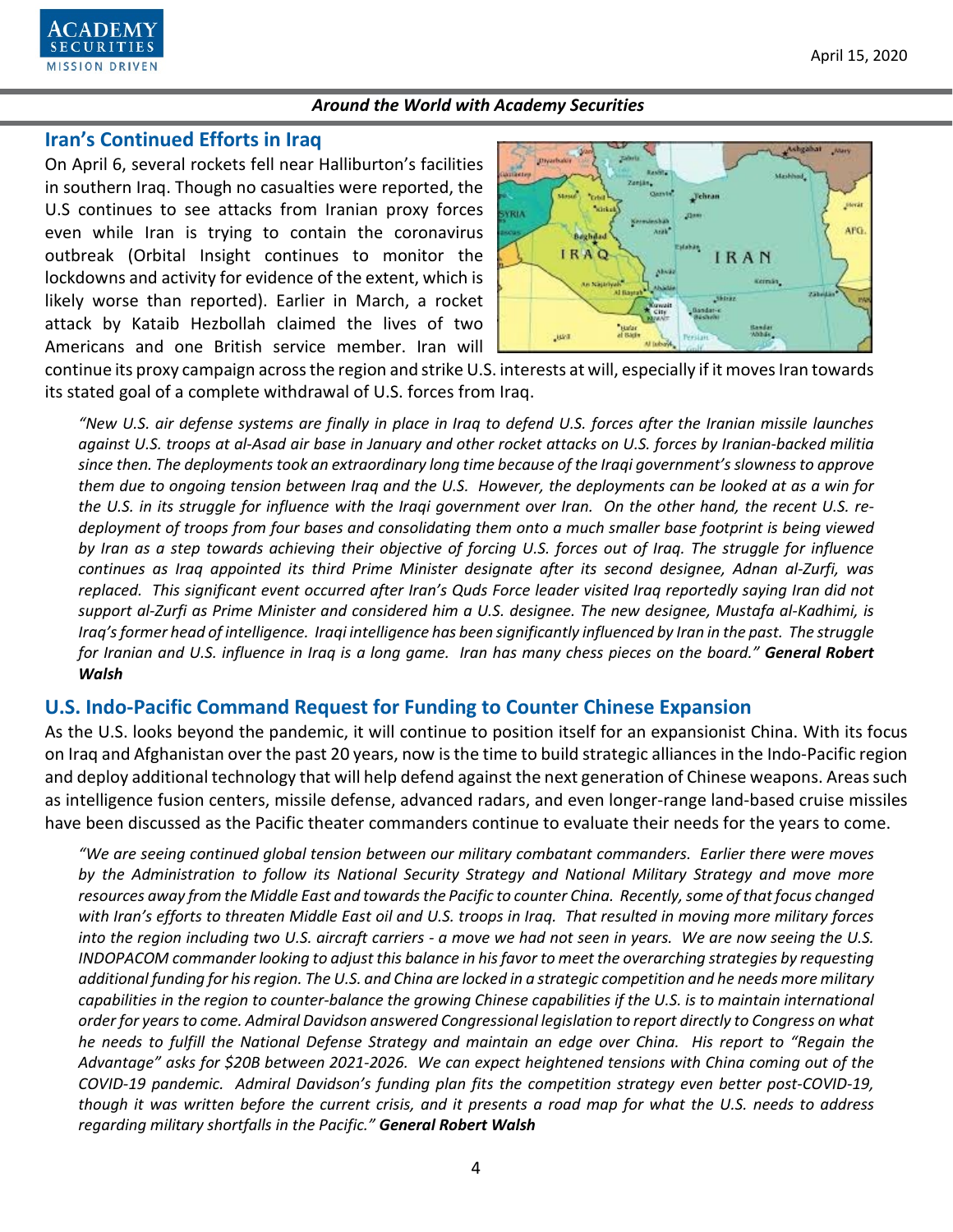

## **Venezuela - U.S. Southern Command Increases Presence**

As we reported in our previous ATW editions in [early](https://www.academysecurities.com/wordpress/wp-content/uploads/2020/03/Around-the-World-with-Academy-Securities-3-1-20.pdf) and [late](https://www.academysecurities.com/wordpress/wp-content/uploads/2020/03/Around-the-World-with-Academy-Securities-3-27-20.pdf) March, the U.S. is continuing to put pressure on President Maduro in Venezuela via sanctions and his recent indictment on drug trafficking charges. While a full-scale invasion of Venezuela (similar to Panama in 1989) is unlikely, these are further measures the Trump Administration is taking to put pressure on Maduro. With Russian support, Maduro has continued to hang on to power, but the targeted sanctions against Rosneft, which is the Russian controlled company that is



responsible for exporting 70% of Venezuelan oil, have clearly had an effect. The end goal is a peaceful transition of power to Guido, and the U.S. has many options available to achieve that goal.

*"President Trump announced that the U.S. is moving Navy ships and AWACS aircraft to the Caribbean to increase counter-drug operations following a U.S. drug indictment of Venezuelan President Nicolas Maduro. The U.S. has said all options are on the table. Admiral Craig Faller, the head of the U.S. Southern Command, said it "sends a big statement to our friends, it reassures them." Even though the military operations are some of the largest since the 1989 invasion of Panama to remove General Manuel Noriega from power, no one believes such an invasion of Venezuela is on the horizon. It is another lever the U.S. is using to pressure the Maduro regime into capitulating and agreeing to a deal to transfer power to what the U.S. sees as the legitimate President of Venezuela, Juan Guaido." General Robert Walsh*

*"The enhanced counter-narcotics operation / forces in the Caribbean provide more capability/options in the region as Venezuela continues to increasingly become more destabilized with the drop in oil prices, decreased narcotrafficking revenues (as most countries have sealed their borders due to COVID-19), and increased challenges with the spread of COVID-19 within the Venezuelan National Guard. The military support of the Maduro regime remains the center of gravity and it will be interesting to see how COVID-19 effects the regime affiliated Venezuelan National Guard as their healthcare system is broken. All of these internal challenges continue to increase the pressure and uncertainty on Maduro and his team about what could happen. No appetite for an invasion but options are on the table to support a peaceful transition of power to Guaido if the opportunity presents itself." General KK Chinn*

*"I agree with KK's thoughts. I would add that the Caribbean has been the central transit for drug trafficking for over a decade, so reinforcing there is natural. The routing of drugs out of Central/South America shifted over a decade ago to route through the Caribbean to Africa, and from there into Europe and back into the U.S. Increasing focus there offers an opportunity for greater disruption due to the narrowing of movement options due to COVID-19." General Mastin Robeson*